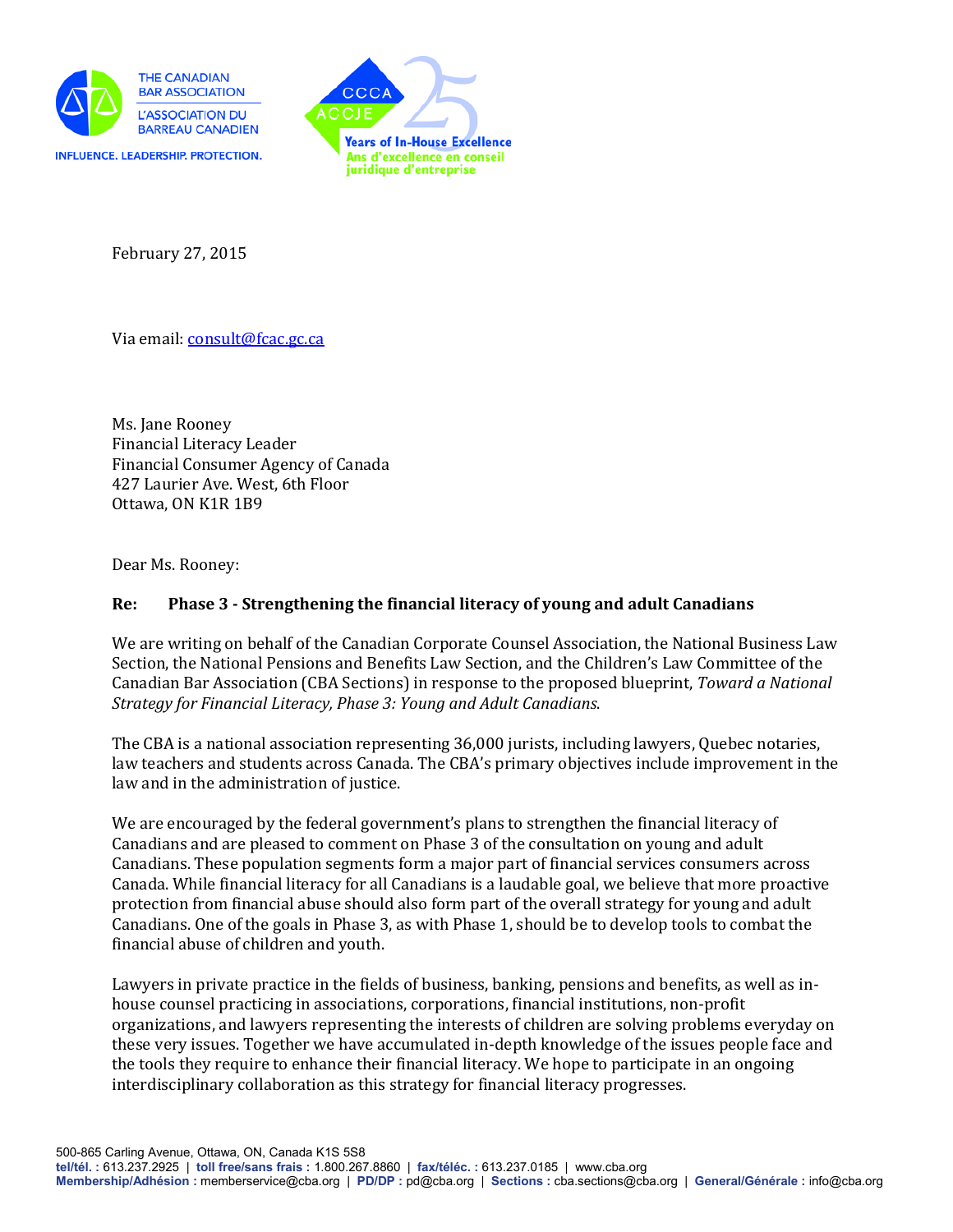## **Goal 1 – Providing Young Canadians with the Information They Need at Key Points Throughout Their Lives**

We agree that access to financial information for young people at key points in their life is a vital goal to improve the quality of financial literacy. Young people are increasingly surrounded by new and complex financial products targeted at them and are expected to make decisions that would have permanent effects on their future. We believe information should be available to young Canadians directly from educators (in schools, universities and colleges), financial institutions and community organizations, to maximize the broad reach of the information. One goal of the strategy should be to promote financial literacy programs as part of school curriculums. We understand that many programs exist to educate youth on financial literacy, however, building on these resources should be a main objective of the National Strategy on Financial Literacy.

Although financial institutions may be motivated and engaged with their young customers, working with a variety of groups and stakeholders is crucial to drive the message across to the younger segment of the population. The probability of reaching young people increases with targeted access points such as educational institutions, community organizations and providing them with leadership opportunities. The financial literacy strategy in this area could focus on identifying the stakeholders and partnering with them to deliver quality educational programs. Programs may include speaker events, group activities, and working with local financial institutions to talk about money in a way that young people can understand and relate to.

## **Goal 2 – Engaging Young Canadians in Setting Financial Goals, Saving and Planning for Their Financial Future**

We support the focus on the importance of saving and planning for your financial future. Achieving this goal relates to the objectives in Goal 1. It is important the financial literacy strategy focus on the available programs which explain the correlation between savings at a young age and securing the financial future. Any successful strategy should consider the importance of involving stakeholders that have the ear of the youth at that particular juncture of their lives.

Explaining to a young person early in life why they should contribute to an RRSP may prove challenging, especially given the limited assets they likely have. Employers, educators and community groups may consider programs that would include visits to licensed planners through established programs supported by the federal financial literacy program. Targeting the audience through the right mediums such as online channels may increase effectiveness of the strategy and help reach young Canadians at the right time in their life.

### **Goal 3 – Promote Practices That Contribute To Financial Well Being and Protect Against Risk**

We believe that this aspect of the financial literacy strategy is one of the most important. Young people are often victims of online scams and fraudulent activities due to lack of education and safe practices. Teaching young people about various types of fraud and ensuring they know how to modify their financial behaviour to ensure they are protected is vital. Developing sound practices is a process and should be treated as such by the proposed strategy. Educating young people about contracts and financial obligations are important goals. Having a basic understanding of legal obligations and what is binding for both youth over and under 18 may be vital to avoid making mistakes with grave financial consequences. We support the initiatives mentioned in the consultation paper and agree that they are a great way to reach out to young people. Other opportunities could include reaching out to professionals such as CBA members to play a role in some educational opportunities to ensure young people have the most accurate information.